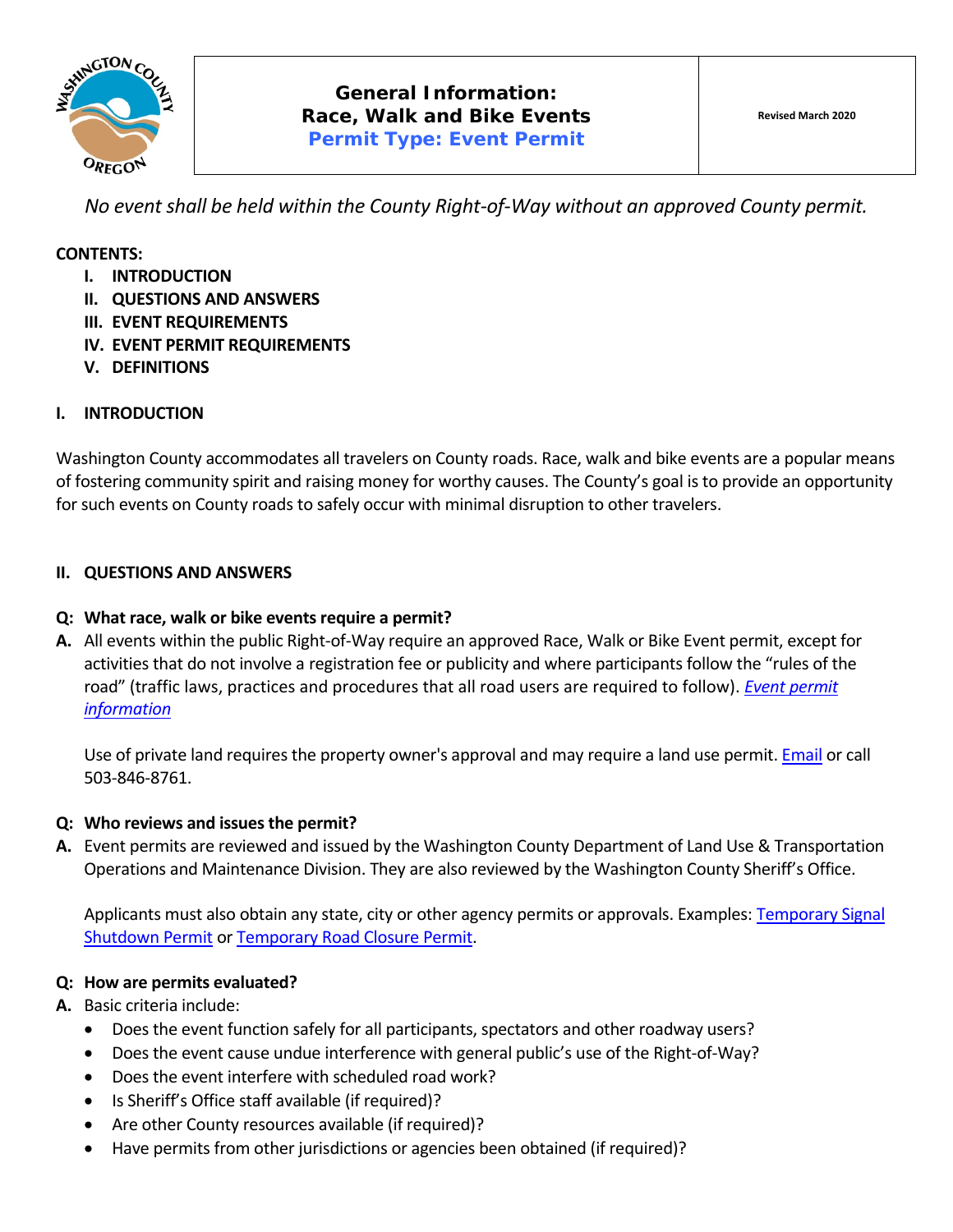# **Q: What is a Traffic Control Plan?**

- **A.** A Traffic Control Plan (TCP):
	- a. Clearly describes how the event will impact roadways
	- b. Clearly describes plans for mitigating the impacts, including staffing, signage and equipment

Refer to the "Traffic Control Plan Requirements" document for additional details.

# **Q: When should I submit the permit application for my event?**

- **A.** Applications should be submitted at least four weeks before the event date
	- Events are approved on a first‐come, first‐served basis. For major events, it is not uncommon for sponsors to submit applications a year before the event
	- To avoid publication of incorrect information, applicants are advised not to publicize events until after the County event permit is approved

# **Q: Are there additional requirements for events at Hagg Lake?**

**A.** Use of Hagg Lake facilities (its trails, boat ramps, parking lots, bathrooms, etc.) requires a permit from Washington County Parks and Recreation (Hagg Lake). Applicants must provide an event‐specific Certificate of Liability Insurance that additionally insures Washington County, its commissioners, employees and agents, Bureau of Reclamation and the Department of the Interior. If alcoholic beverages are served, proof of additional insurance that meets the minimum liabilities established by the current regional liquor laws must also be provided. For more information, contact Hagg Lake staff at 503‐846‐7000.

# **Q: What is a Temporary Road Closure Permit and when is it needed?**

- A. In addition to a Race, Walk and Bike Event Permit, a Temporary Road Closure Permit is required for events where:
	- Event participants follow a course that goes out and back on the same road
	- The number of participants requires a road closure for safety
	- Other cases, as determined by Washington County.

Parades are usually exempt from Temporary Road Closure Permits.

To obtain a Temporary Road Closure Permit, email Traffic Engineering Section or 503‐846‐7950. Temporary Road Closure Permit applications must be submitted no less than four weeks before the event. A complete application includes:

- A \$1,000 deposit; applicant will be billed or refunded at the end of the project, based on the amount of staff time used. Credit cards are not accepted
- Traffic Control Plan and Detour route showing all sign designs and locations. NOTE: Detour routes cannot include roads of a lower **functional classification** than the road that is being closed

If approved, the applicant is responsible for:

- Notification of travelers at least 14 days in advance of the event via static signs or Portable Changeable Message Signs (PCMS), placed outside of the right‐of‐way. Roads below the Arterial Functional Classification require seven days' advance notification
- Written notification to all properties within the closure area (mailing list available upon request)
- Written notification to all service providers (contact information will be provided)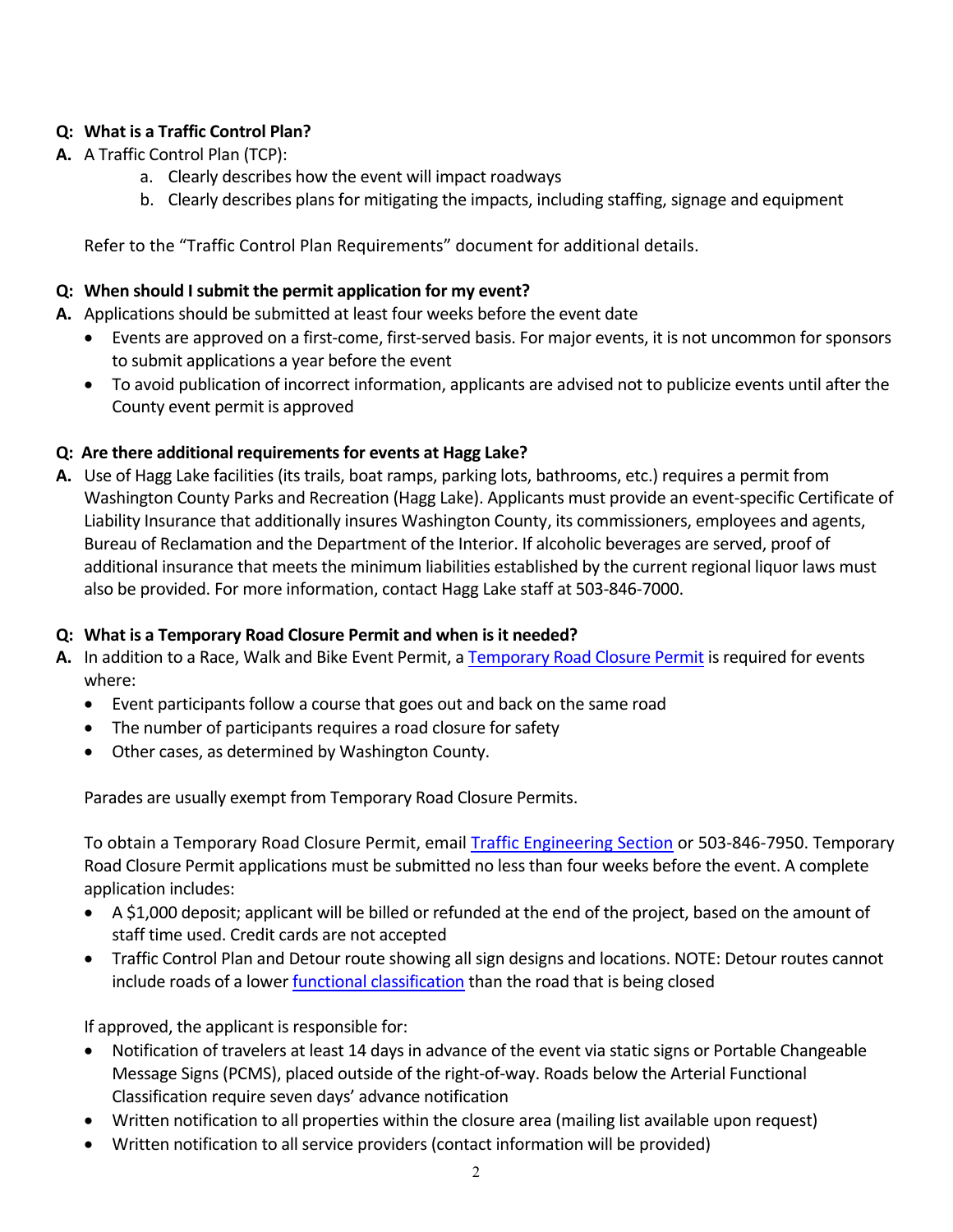- Notifications must include the name and phone number of the race coordinator
- Installation and maintenance of all traffic control devices for the duration of the closure; TCP modifications may be required if issues arise after the permit is issued
- If a 24-hour closure is approved, applicant is responsible to acquire a Noise Variance from the applicable jurisdiction

### **III. EVENT REQUIREMENTS**

### **Responsibility for safety**

Permit review, approval and issuance is intended only for the benefit of the general public as opposed to a specific individual. The issuance of the permit does not constitute any representation or assurance that the event is safe. Event sponsors and participants are solely responsible for their own safety and the safety of nonparticipants.

The applicant is responsible for seeing that all County requirements for the event are followed. Events can only be held on routes approved in the event permit.

### **Road condition**

The applicant is responsible for previewing the route well in advance of and immediately prior to the event and coordinating all actions to make the route safe for participants, spectators and the general public. The applicant must inform the road agency immediately if there are road hazards that need repair. If the hazards cannot be repaired in time for the event, the applicant must either place traffic cones so participants can avoid them or cancel the event.

## **Temporary pavement markings/course direction (Do Not Use Paint!)**

- Only chalk may be used if temporary markings are needed to indicate course direction
- *Paint and other permanent markings cannot be used on roads*

### **Clean up**

All event areas, courses and aid station areas must be cleared of litter (including cups and signs). Failure to do so may result in the County charging the applicant for this work. If sweeping is needed on improved streets, the applicant must arrange for this service.

### **Police presence**

For events in urban areas with high traffic, police presence is advised. The applicant is responsible for contracting with the appropriate agency, either the Washington County Sheriff's Office or appropriate city police for these services.

### **Sign requirements**

- Advance notification signs must be placed along the route (outside the right-of-way) one week prior to the event, and must include dates, time of day and potential for traffic delays
	- $\circ$  These signs shall have an orange background and black letters. Signs size must be 18" x 24" or larger, with a minimum 3" letter height and sans serif font. These signs can be mounted on MUTCD approved temporary stands or on wood stakes but cannot interfere with vehicle or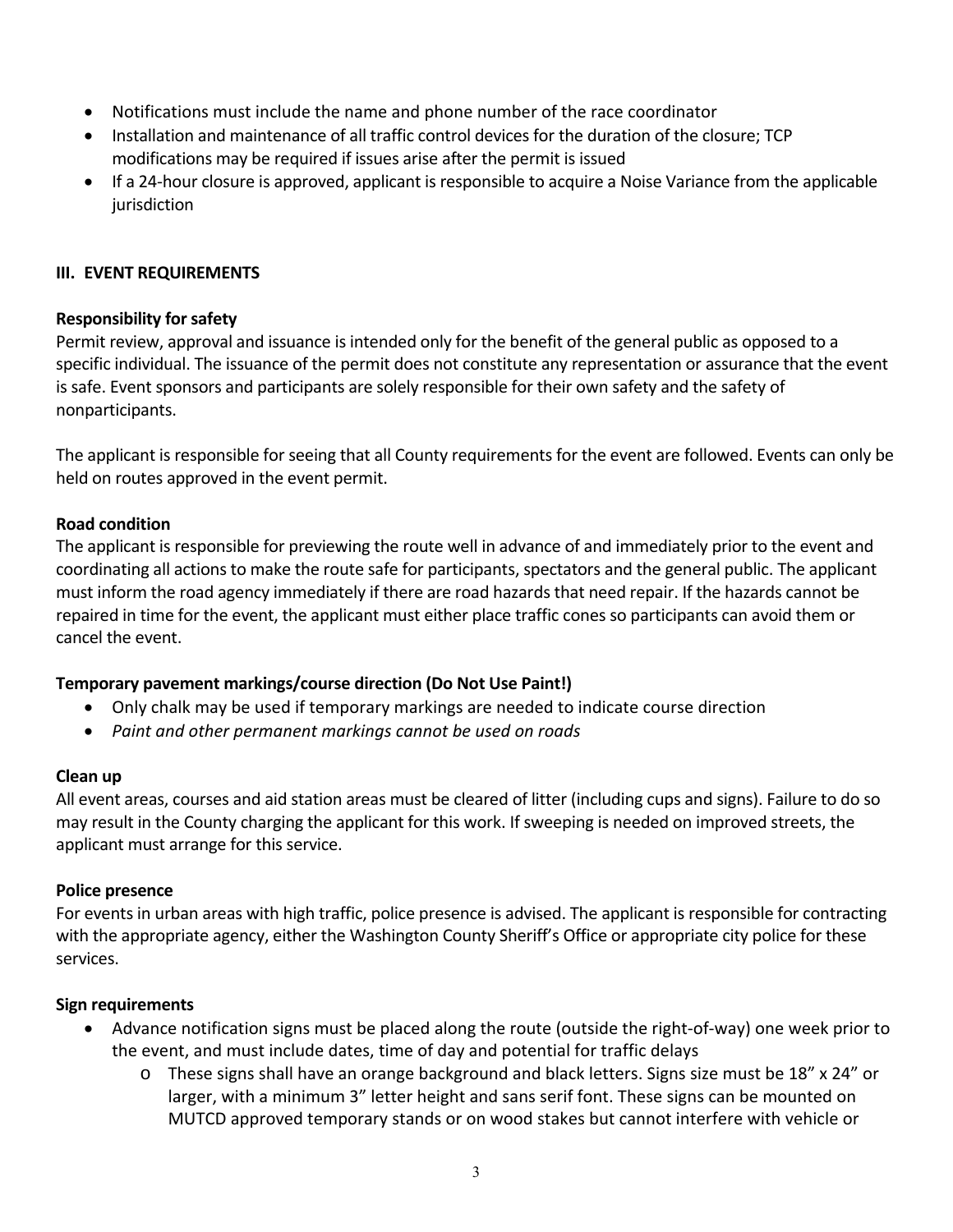pedestrian traffic and must be monitored by the applicant. The County reserves the right to require post mounting of signs, based on conditions.

- o An example of a sign: BICYCLE RACE JULY 4TH 11 A.M. – 2 P.M. EXPECT TRAFFIC DELAYS
- Other signs requirements are site-specific and may include events requiring lane restrictions, road closures or traffic control flaggers. The submitted TCP for such events must include a clear, detailed map showing the location and type of all signs to be used. The "Oregon Temporary Traffic Control Handbook for Operations of Three Days or Less" is a concise resource providing specific sign requirements.
- When intersections with stop signs are controlled by flaggers, the stop signs must be covered.

# **Course marshal requirements**

Some race, walk and bike events use course marshal volunteers to direct participants. *If located on public streets, course marshals may only direct event participants during the event. Course marshals are not allowed to direct traffic.* 

# **Traffic control flagger requirements**

Flaggers are different from course marshals. *Only state‐certified traffic control flaggers with appropriate equipment and permits can direct traffic.* 

# **IV. EVENT PERMIT REQUIREMENTS**

All event permit applications require a traffic control plan be submitted. The traffic control plan must:

- Clearly describes how the event will impact roadways
- Clearly describes plans for mitigating the impacts, including staffing, signage and equipment

Some events may also require a Temporary Road Closure Permit and/or Temporary Signal Shutdown Permit, in addition to a Race, Walk and Bike Permit. Coordination with the Washington County Sheriff's Office and/or city law enforcement may also be required.

While event permit requirements are determined during the permitting process, the following are examples of some typical permit requirements, according to event type.

## *For all events, paint must not be used on roads or sidewalks! Only temporary markings are allowed.*

## **Typical race/running event requirements**

- Runners must follow the "rules of the road" unless traffic control is provided
- A Temporary Road Closure Permit is required for running events where participants follow a course that goes out and back on the same road, for events where the number of participants requires a road closure and in other cases determined by the County

## **Typical walking event requirements**

• Routes must be on sidewalks and cross public streets only at legal crossing points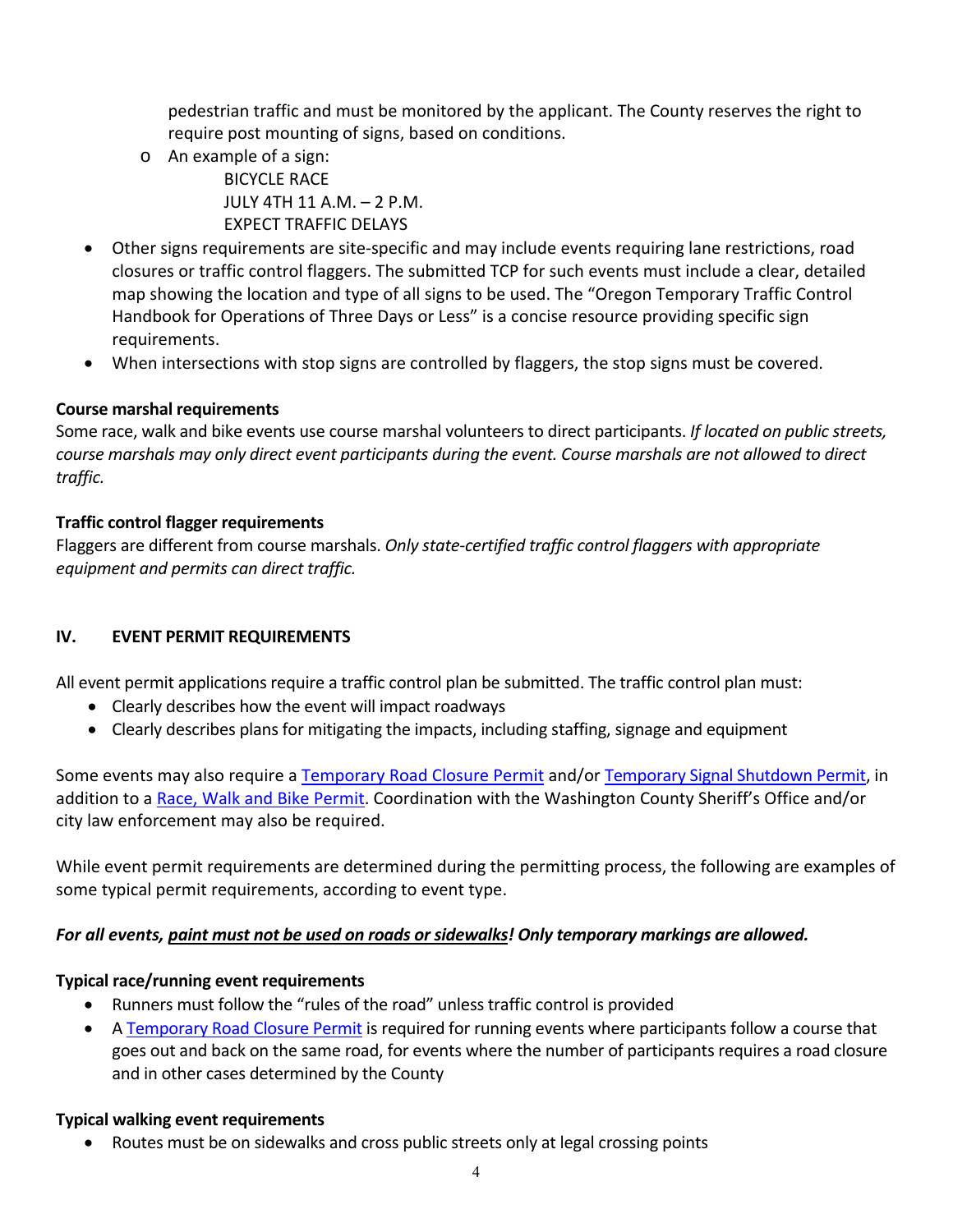- The County will not close streets or divert traffic for walking events
- Applicant must organize the event to ensure participants remain on sidewalks and obey all regulations along the entire length of the route. The applicant must submit a plan outlining this process

## **Typical bicycle event requirements**

- Cyclists shall follow the rules of the road unless specific traffic control is provided
- Certified flaggers or police officers must be used at intersections where cyclists will be disregarding the traffic control devices, and at all major street intersections that are not closed to through traffic, to direct and control vehicle and pedestrian traffic
- Traffic control signs must be placed on all approaches to all intersections controlled by certified flaggers, as prescribed in the "Manual for Uniform Traffic Control Devices" (MUTCD), Part VI
- Police presence is advised in high-traffic areas
- Generally, field sizes should not exceed 100, unless the road authority finds the road to be wide enough to accommodate a larger number of riders

## **V. DEFINITIONS**

**Applicant:** The person, group, corporation, company, firm, business, partnership or agency named in and signing the permit and to whom the permit is issued.

**Bicycle Road Races:** Road races are mass‐started, point‐to‐point bicycle events where riders compete for order of finish. They are usually held on suburban or rural courses, which may be from point‐to‐point, one large circuit or repeated shorter circuits. Route selection should include considerations for road width, time of day (work around school bus routes, construction and logging operations and peak traffic hours), traffic volumes, number of intersections and safe Start‐Finish location. Promoters should provide front and back escort vehicles for the pack on major races.

**Bicycle Time Trials:** Time trials are events in which each bicycle rider rides the same route and distance (usually on an out‐and‐back or circuit course) alone with individual times being recorded to determine finish order. Normally the riders are started at preset intervals. Course selection should reflect a road with few intersections with other roads, a paved wide shoulder (minimum 4 feet), a safe turnaround and a smooth road surface.

Bicycle Criteriums: Criteriums are mass-started, high-speed bicycle events where riders race around a closedcircuit course for order of finish. Most criteriums are usually held on closed urban or suburban public streets and the circular course is normally one‐half to 1 mile in length. Route selection should include consideration for minimizing impact on homes and businesses along the route, a minimum of road problems, smooth road surface, safety for cyclists, and a minimum of impact on other road users.

**Course Marshals:** Course marshals are volunteers used in race, walk and bike events to direct event participants traffic (bicycles or pedestrians).

**MUTCD:** "Manual on Uniform Traffic Control Devices for Streets and Highways"